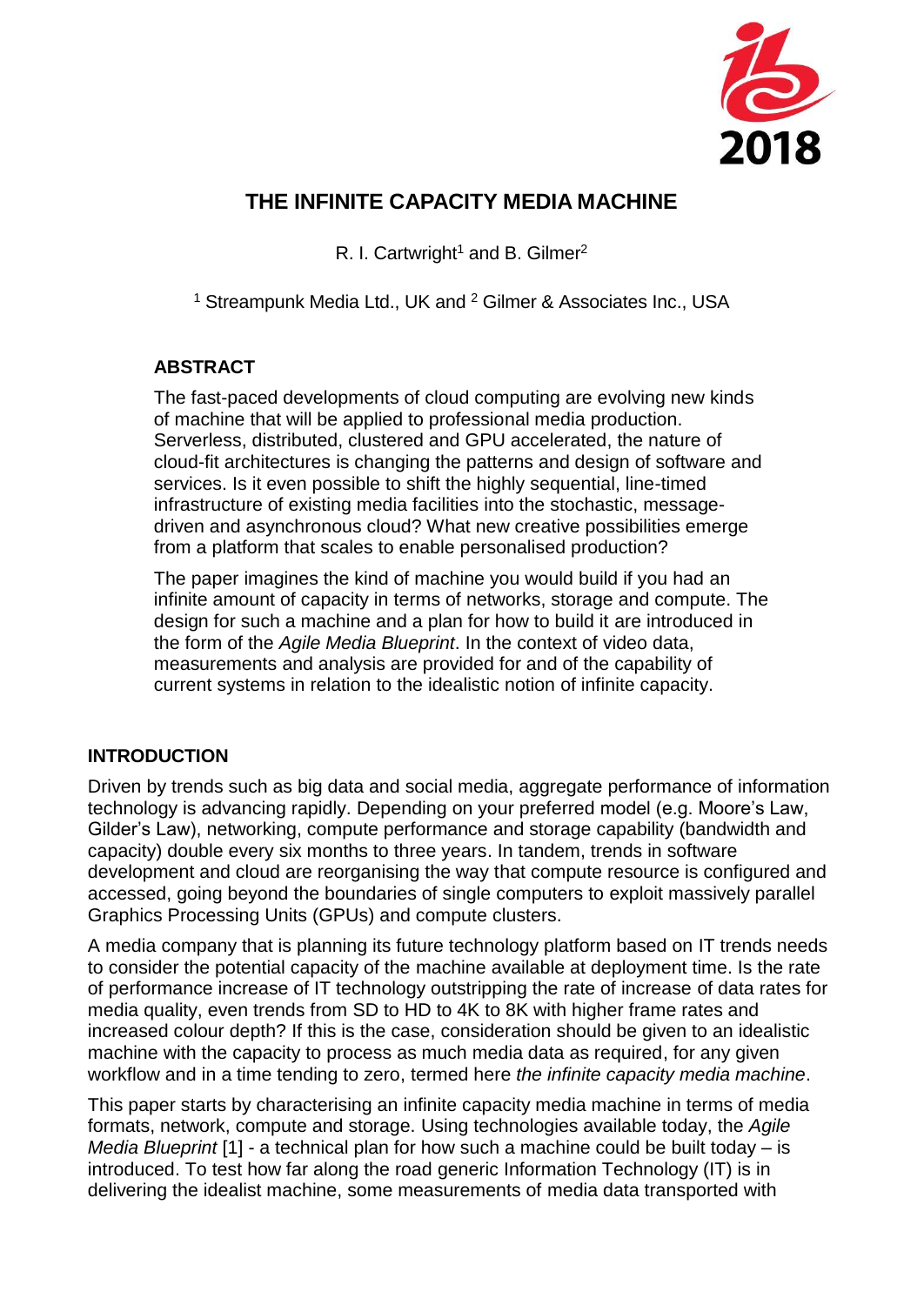

commodity networking, processed with GPUs and managed by clustered in-memory caches are presented. The gap between idealistic work and infinite capacity is then analysed, with a description of future work to build the machine and bridge the gap.

### **INFINITE CAPACITY MEDIA MACHINE**

In this section, the various qualities of an infinite capacity machine are examined, from the format of the video to how it is moved, processed and stored.

#### **Format**

This paper is specifically about the creation, processing and storage of uncompressed media formats, replacing baseband signals at full quality without trading media quality for bitrate savings. In many current media workflows, compression delivers benefits to overcome transport bottlenecks and storage capacity issues. At the same time, compression adds latency, complexity and increases energy usage. Assuming an infinite amount of capacity, the assertion of this paper is that uncompressed formats are preferable.

Moreover, uncompressed formats have significant benefits in parallel processing environments. Pictures split well into sub-arrays of pixels and each area can be worked on concurrently. Splitting a picture into sequences of consecutive lines moved in tandem has the potential to lower latency during transport. An uncompressed approach saves a lot of packing, unpacking, data duplication and transformation, especially if a common uncompressed format is used throughout the processing pipeline.

That said, when implementing the design for an infinite capacity media machine, compression should be applied where it adds business value. For example, to reduce the long-term storage costs of relatively low value material. The assumption taken by this paper is that is that if you can work uncompressed in the first instance, a cost function can be applied to optimise workflows with compression at a later stage.

# **Transport infrastructure**

Imagine a journey through a media workflow involving moving a sequence of pictures from location A to location B. How you get from A to B depends on the type of transportation:

- 1. Like a railway, building tracks from A to B and running trains where each carriage is a line of the picture. Only one train can run on the track at any time, requiring timetables, signalling and management, with spare capacity required for resilience. From A to B, a rail network is fast and efficient. However, adding in a new location takes significant planning and cost.
- 2. Like a road network, where many different routes exist between A and B and each frame or part of a frame is carried in a separate autonomous vehicle. With satellite navigation and live traffic reports, the vehicles each find their own optimal route and, subject to no overall congestion, the parts of the pictures will all arrive in time. Most locations are pre-emptively connected to the road network and resilience comes through redundant routes and timely resending of any missing pieces.

The train network is the equivalent of a dedicated point-to-point media facility, like SDI infrastructure and IP equivalents that use managed networks, such as SMPTE ST 2110.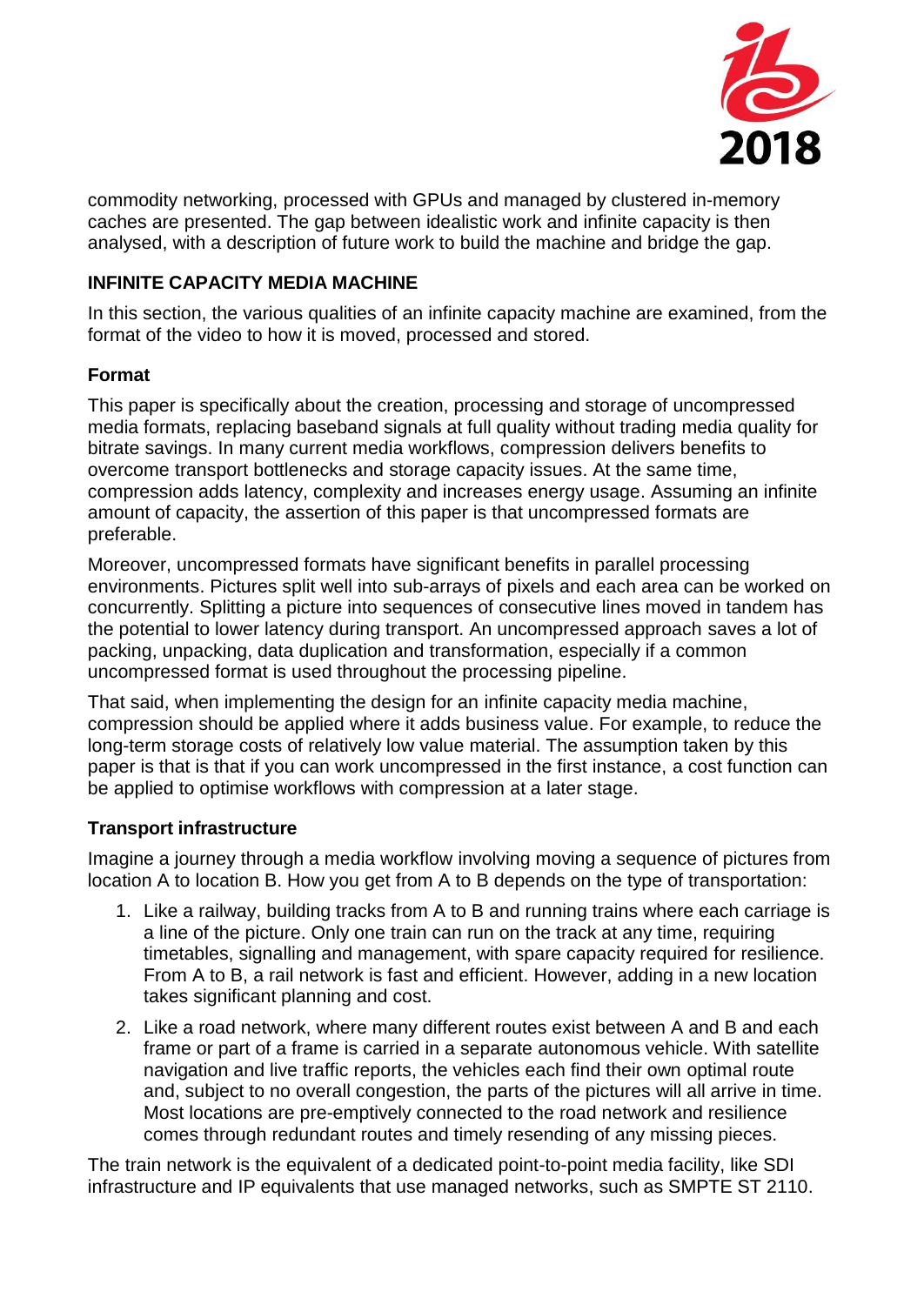

The road network is like a general-purpose computer network and the optimization of many cloud platforms is in support of Internet infrastructure that is more like roads. Although the railway offers a fast, efficient a reliable form of transport, the road network offers a high degree of agility and personal choice.

If all the pictures arrive in time, does the kind of transport matter? What if the selfoptimising road network, where the pictures do not run according to a timetable (e.g. real time), resulted in the content arriving earlier? With infinite capacity, i.e. high-speed roads and no congestion, the agility of the road network is a significant benefit. With 100Gbps non-blocking networking in a local area network, a frame of HD video can be transported at line rate in less than 2 milliseconds, faster if each frame or part of a frame can be transported in parallel. Therefore, this paper assumes self-optimising transport faster than real time, tending to instantaneous, is a benefit to most workflows.

#### **Compute services**

Converting media, applying graphics, scaling, mixing, analysing and filtering are a few of the operations that can be applied during a production. In a digital production environment, each of these operations requires compute services. An approach to these services is to split them into composable atomic functions that can be executed on-demand. With an infinite capacity machine, each function is assumed to take zero time to execute.

The massively parallel processing capabilities of modern Graphics Processing Units (GPUs), with many desktop and laptop computers containing hundreds or thousands of computing cores, are a way in which media processing tasks can be split down to a point where the time taken to execute each stage tends to zero. Another alternative is to use compute clusters and functions-as-a-service (e.g. AWS Lambda), with the intriguing possibility of going massively wide, transcoding an entire movie – sub-divided into chunks with each chunk processed concurrently – in a matter of a few seconds.

#### **Storage**

Media storage needs to be performant, reliable and scalable to meet the needs of evergrowing volumes of media data. Storage is often a bottleneck in a system, with a choice of video codec being a balance between storage bandwidth / size and the persisted quality. With infinite capacity storage and storage bandwidth, why not store everything at the highest possible quality? Or even at every possible quality? Is media stored just-in-case it is needed again or is the infinite capacity compute capability applied to make each format on demand?

The choice to store media in a format based is an operation that could be carried out based on machine learning.

Many performance issues on websites are resolved with the application of clustered RAM caches. RAM is relatively cheap and many fast turnaround media workflows, such as used in news and sport production, predominantly use a small pool of media clips created within the last 24 hours. An infinite capacity media machine can apply a clustered RAM cache to provide high-performance storage of this pool of media. This can be complemented with longer term storage, such as cloud-based object storage.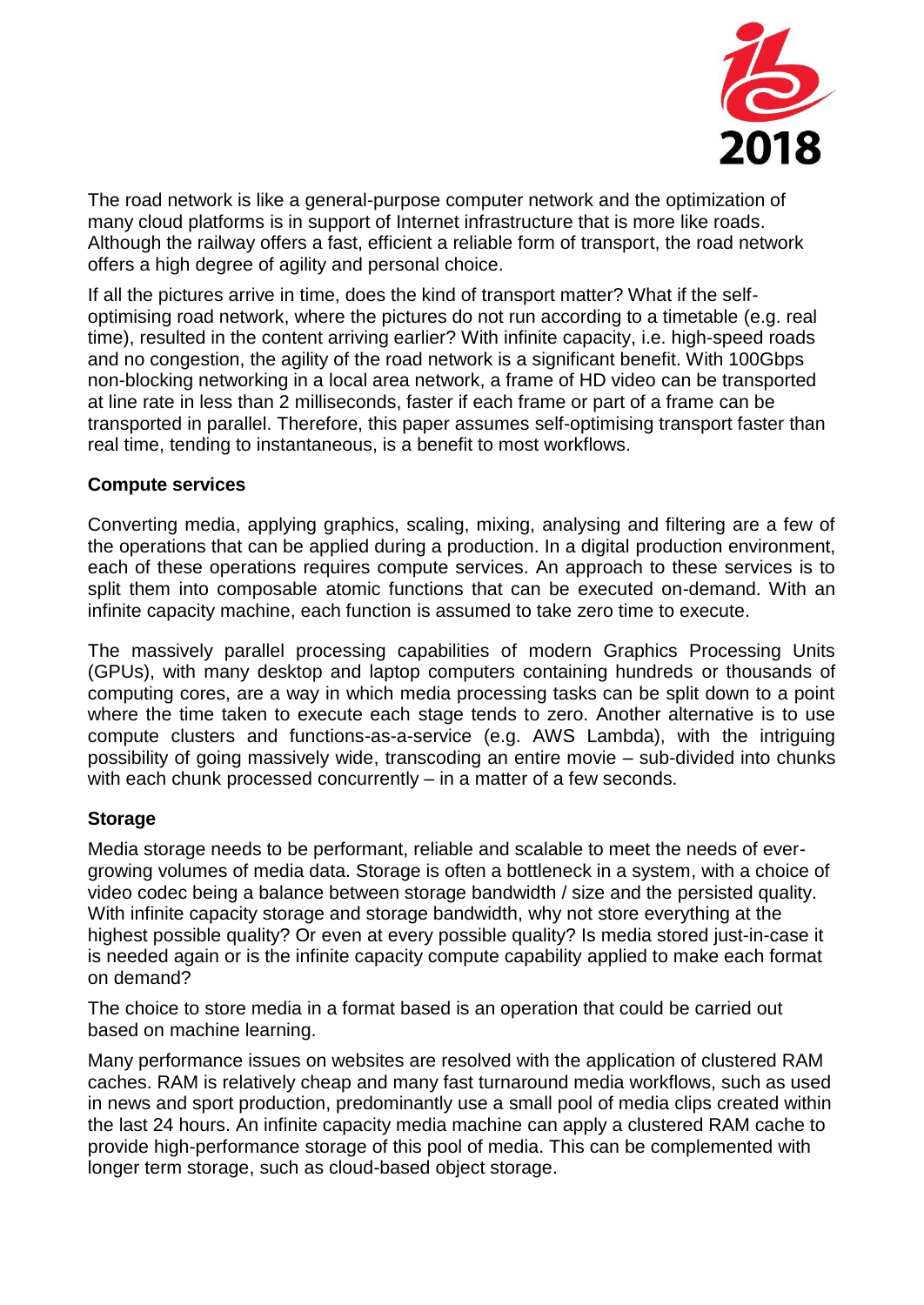

#### **AGILE MEDIA BLUEPRINT**

The Agile Media Blueprint (AMB) [1] is a development of infinite capacity machine concepts into a technical plan that media companies and suppliers can follow to build highly flexible and scalable systems that run on the same platform as the Internet. By following the plan, media companies are enabled to create and monetize content more effectively than if they were using conventional facilities. The AMB makes use of all the hardware, software, networking and associated components used to run world-wide hugescale systems such as Twitter.

#### **Overview**

The Agile Media Blueprint starts with people, in teams, within organisations and across organisations. As shown in Figure 1, it begins here, not only because people are a key component in our craft-oriented industry, but because by starting here, one can address security at the outset. Administrators can assign roles to people and grant them permissions based upon those roles. People in different organizations may be given specific rights in your organization based upon business needs. For example, personnel from



Figure 1 – People & their Roles

two remote production companies using two different OB vans may be given roles that allow them to collaborate for a one-time event. This approach allows people to securely collaborate using a shared Content API. The Content API can be implemented to interconnect cameras, microphones, speakers, multi-viewers and control surfaces.

While the AMB can be deployed to meet professional media production needs, it also may be used to efficiently produce new types of content that require direct interaction with end viewers. As illustrated in Figure 2, the AMB targets social consumers, through broadcast media, over-the-top streaming (OTT) and mobile.

Conventional broadcast facilities could never provide individualized content to tens of thousands (millions?) of viewers - it is an anathema to the fundamental concept of *broadcasting*. But to deliver whatever a viewer wants to see when they want to see it means that it is critical that the AMB facilities scale seamlessly. In many cases, in an *individualised content* scenario, content is cached and streamed to the viewer as a one-off event. Many broadcasters are already paying for bandwidth at a cost scaled per viewer, without benefiting from a



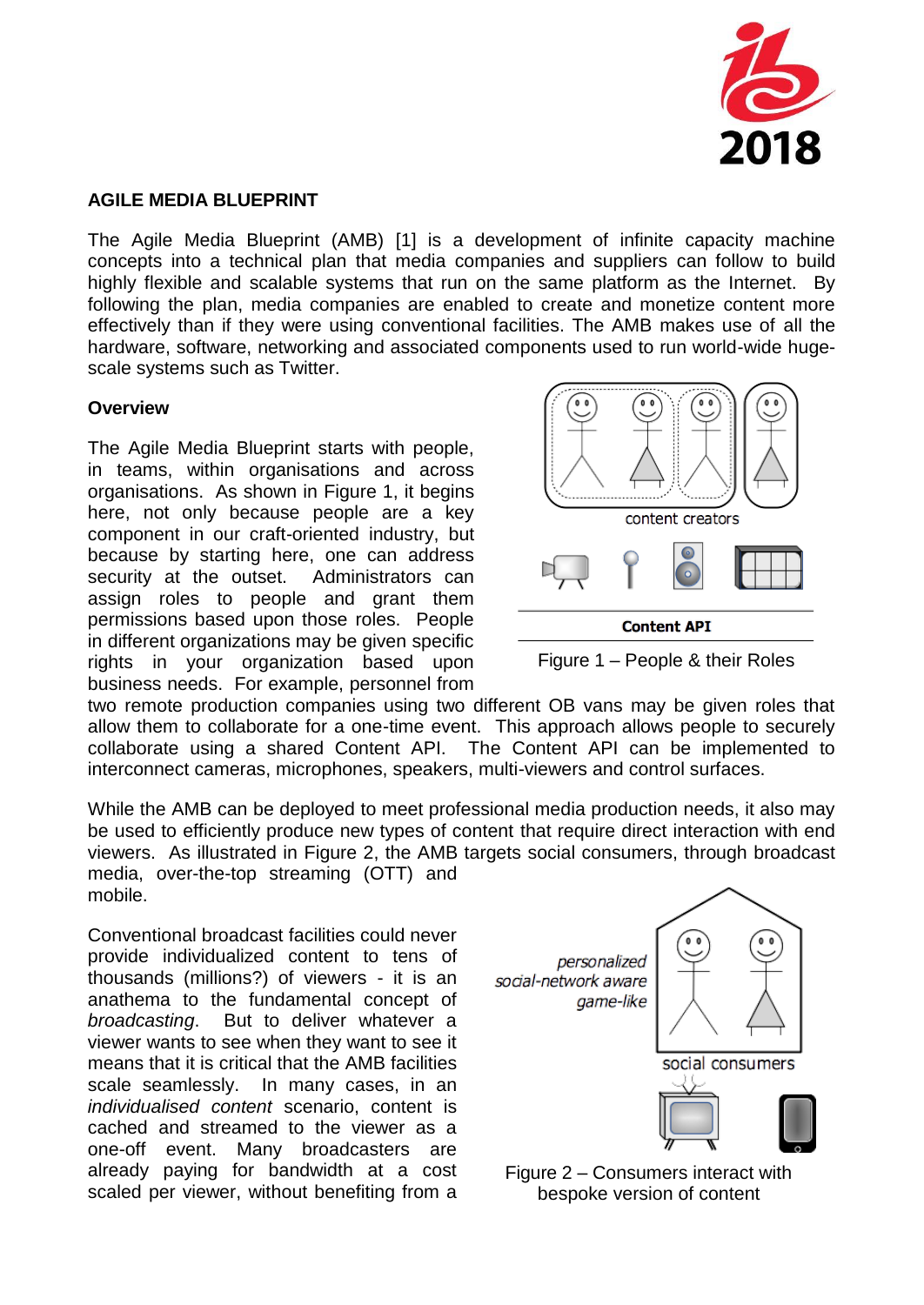



Figure 3 – A common Content API provides a uniform, open interface to essence

closer, bidirectional relationship.

As Figure 3 shows, at the core of the Agile Media Blueprint is a grain-based Content API for element-by-element access to the media, backed by best-of-breed cloud-fit technology, including: clustered RAM caches, AI, object stores. Microservices make new media elements to order as they are required; no more wasting time and resources by creating media elements "just in case" they are needed.

Media transport in the AMB is between Content APIs, with bidirectional links operating in parallel, faster than, slower than, or at real time. As shown in Figure 4, a time-to-bytes translation interface (bytes-to-time component) allows content to be read and written to common signal and file formats, and as described above, allows for compositions to be made on-the-fly.

Libraries of files and streams can be migrated into an implementation of the AMB, either just-in-time, or according to a schedule, using a bytes-to-time unwrap component,



Content API https://<device>.<domain>/<content>/<stream>/<time>.<format>

Figure 4 – Bytes-to-time conversion allows creation/consumption of existing formats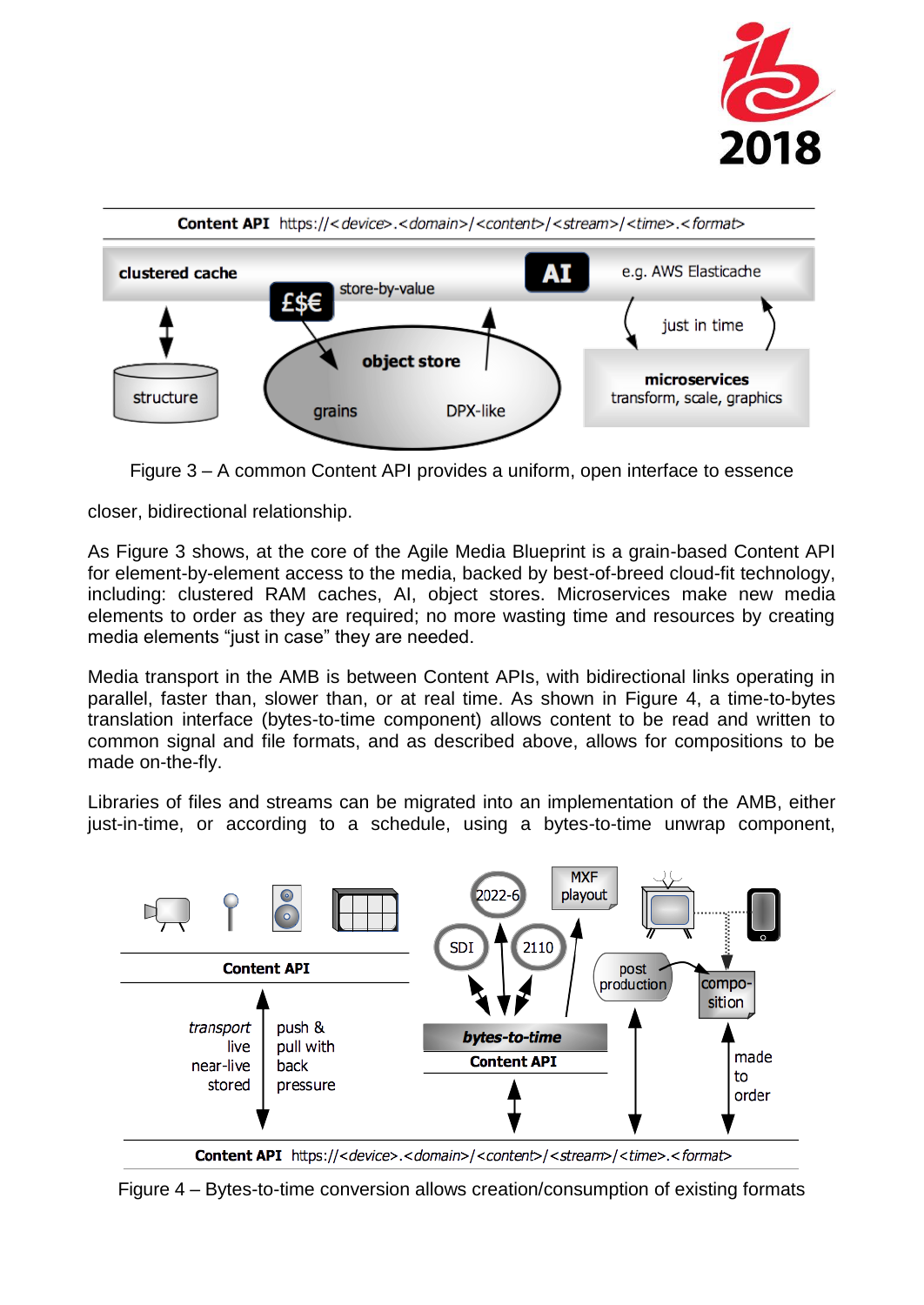



Figure 5 – Bytes-to-time conversion and an index facilitates the creation of common media files and stream formats

supported by an index database (see Figure 5). This allows media factories to easily migrate from a file-based infrastructure to an API-based infrastructure.

# **MEASURING THE GAP**

What is the gap between the idealist infinite capacity machine and current technologies as proposed for the AMB? Is the time taken to process media using the technologies of the AMB tending to zero? This section presents some initial measurements of moving and processing video data on high-speed networks, GPUs and compute clusters. The primary aim of making these measurements is to establish an ongoing process in the industry whereby the capability of the machine for media is routinely benchmarked, informing both strategic and purchasing decisions.

# **High-speed Networks**

Measurements of the speed required to move HD frames of video around a network using HTTP and HTTPS were made as part of testing Internet of Things architectures for cloudfit professional media [2]. The protocol was chosen because it can be scaled and secured using commodity Internet technology. Results show that in a local area 10Gbps network, it is possible to transport each frame of video faster than real time, with both encryption through TLS and resilience via TCP. Transporting parts of the same streams in parallel is also possible, increasing the maximum throughput.

# **Parallel Processing with GPUs**

Uncompressed frames of video are arrays of millions of pixels. Modern PCs are connected to high resolution screens, HD resolution or better, and are used for applications like video editing, gaming and design. To enable real time rendering of 2D images and 3D environments, dedicated graphics processing chips were developed that can support parallel processing of regions of the picture on hundreds of separate cores. Originally, access to exploit this dedicated acceleration was through graphics manipulation languages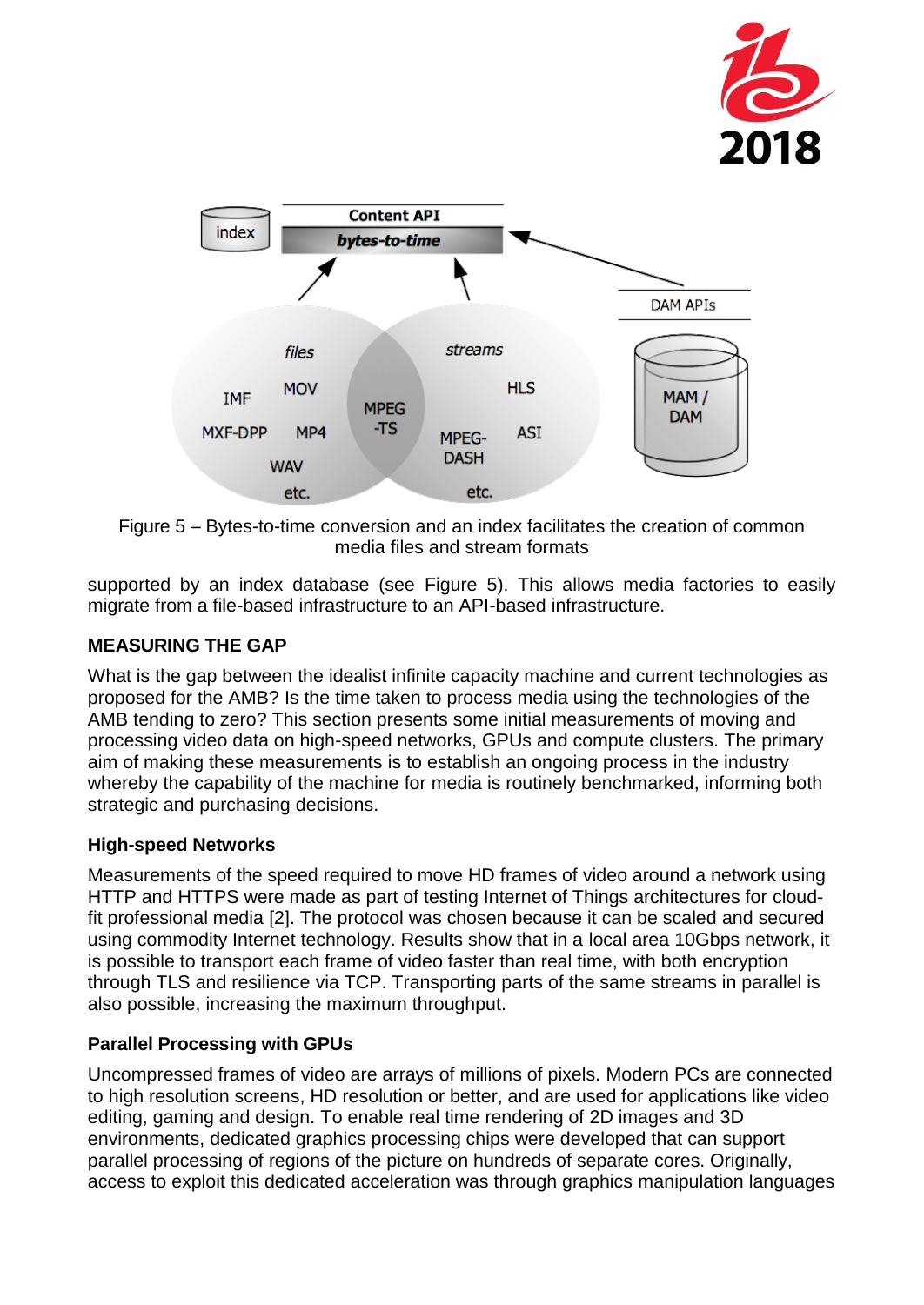



Figure 6 – Measuring GPU media transfer and processing speeds with *nodencl* [\(https://github.com/streampunk/nodencl\)](https://github.com/streampunk/nodencl)

such as OpenGL and DirectX. In 2009, the OpenCL language [3] was released to facilitate access to the GPU for general processing tasks programmed in a C-like language.

For the processing of uncompressed media, a bottleneck in GPU architectures has been the GPUs dedicated random-access memory (graphics RAM). For media production tasks, each frame of video had to be moved from CPU RAM to GPU RAM, processed, and moved back. The time taken to copy the media and - prior to OpenCL - convert it into a format suitable for processing, is resource intensive and slow. Once on the GPU, media processing pipelines can be constructed in which each stage runs in a few milliseconds or less.

In 2015, Intel introduced their  $9<sup>th</sup>$  Generation Graphics Architecture [4] in support of the version 2.0 of the OpenCL language. This includes a facility called shared virtual memory (SVM) whereby the CPU and GPU can operate on the same region of memory, either locked off one block at a time (coarse grained) or cooperatively as if the GPU was just another core of the CPU (fine grained). As data does not have to be copied, this means that a frame of video can be handed to and from the CPU to the GPU in a matter of microseconds. When the CPU and GPU are on the same processor die, cache memory is also shared, meaning GPU access to the memory is not limited by the speed of the PCI bus.

The graph in Figure 6 shows measurements of moving uncompressed frames of video to the GPU, performing a simple operation and moving from GPU back to CPU. The results compare times for simulated HD and 4K payloads using data copying (*none*) vs SVM (*fine*/*coarse*) with three different GPUs:

- 1. Intel Graphics HD520 GPU on same die as an Intel Core i7-6500 CPU
- 2. Intel Graphics UHD 630 GPU on same die as an Intel Core i3-8100 CPU (~£100)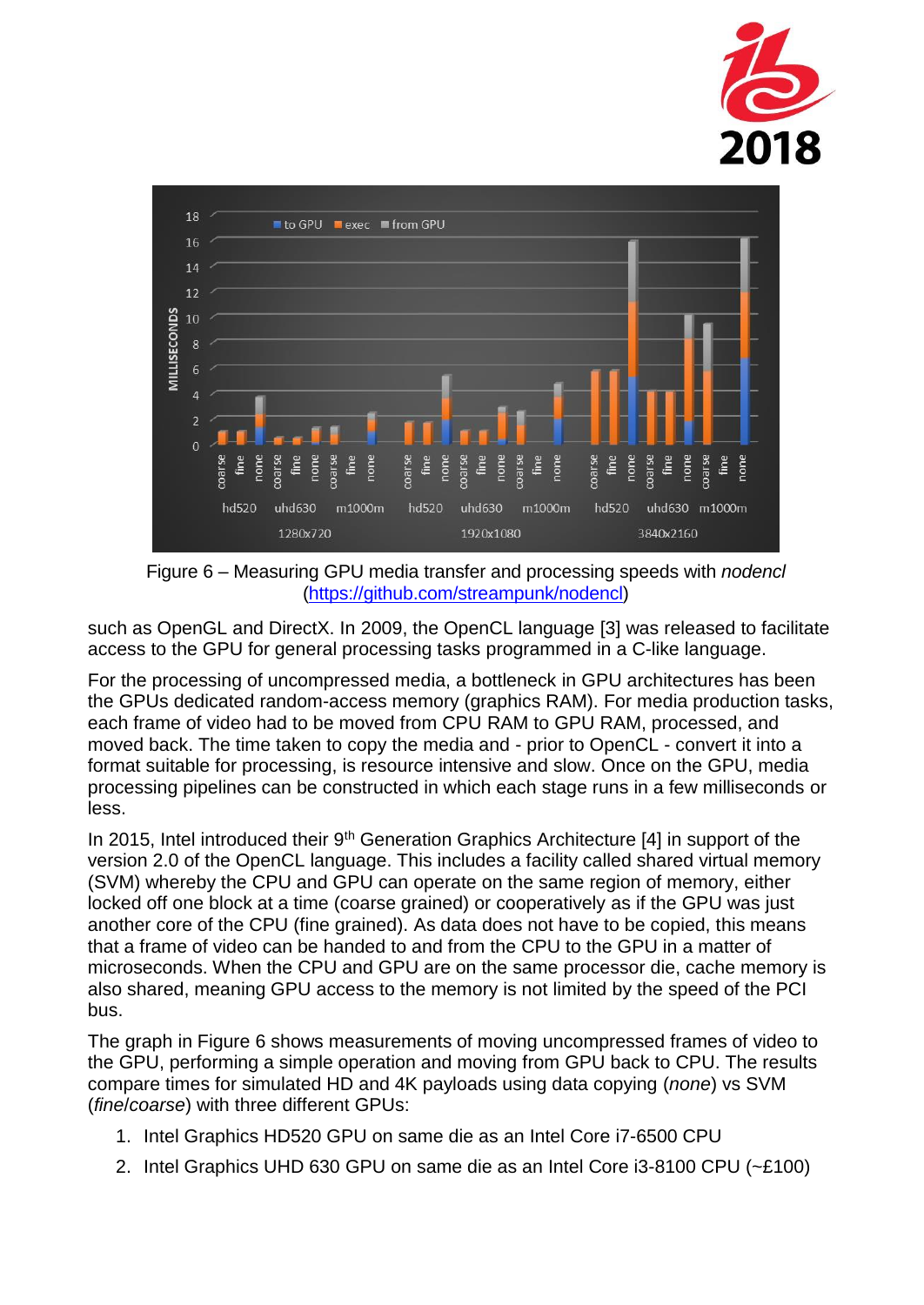



Figure 7 – Measuring Redis cluster speed for simulated video payloads with *redia* [\(https://github.com/streampunk/redia\)](https://github.com/streampunk/redia)

3. nVidia Quadro M1000M GPU connected via PCI to Intel Core i7-6700HQ CPU (fine grain SVM not supported, coarse grain SVM support experimental)

The results show that low cost shared memory architecture can speed up media processing pipelines and carry out complex processing of video images significantly faster than real time, even for uncompressed 4K video running at 120 frames per second.

# **Clustered Key-Value Cache**

To achieve the levels of scale and resilience required by Internet applications, the caching layer of the internet platform has been enhanced to service, manage and orchestrate the processing of requests. By combining fast RAM-based caching with business logic and clustering for scale and resilience, key-value caches (e.g. Memcached, Redis) host much of the backend logic of internet-facing applications. These caches have support for arbitrary data blobs, so what happens if these blobs are media data e.g. video?

The graph in Figure 7 shows basic tests for the read and write times for simulated HD and 4K payloads in and out of a Redis clustered cache, with each operation in series and in parallel. The cache, the smallest possible from the *AWS Elasticache* service, is based on *r4.large* instances interconnected using "up to 10 Gigabit" networking. Collocated in a cloud availability zone with part of the cluster, Node.JS is used as a Redis cluster client running on another r4.*large* instance. For HD media, the frames are moving in and out of the cluster faster than or around real time (allowing for interlace), showing the capability of such a cluster for video processing. For 4K uncompressed video, timings drop below real time. Future work has significant scope to explore faster, larger clusters and optimised client implementations.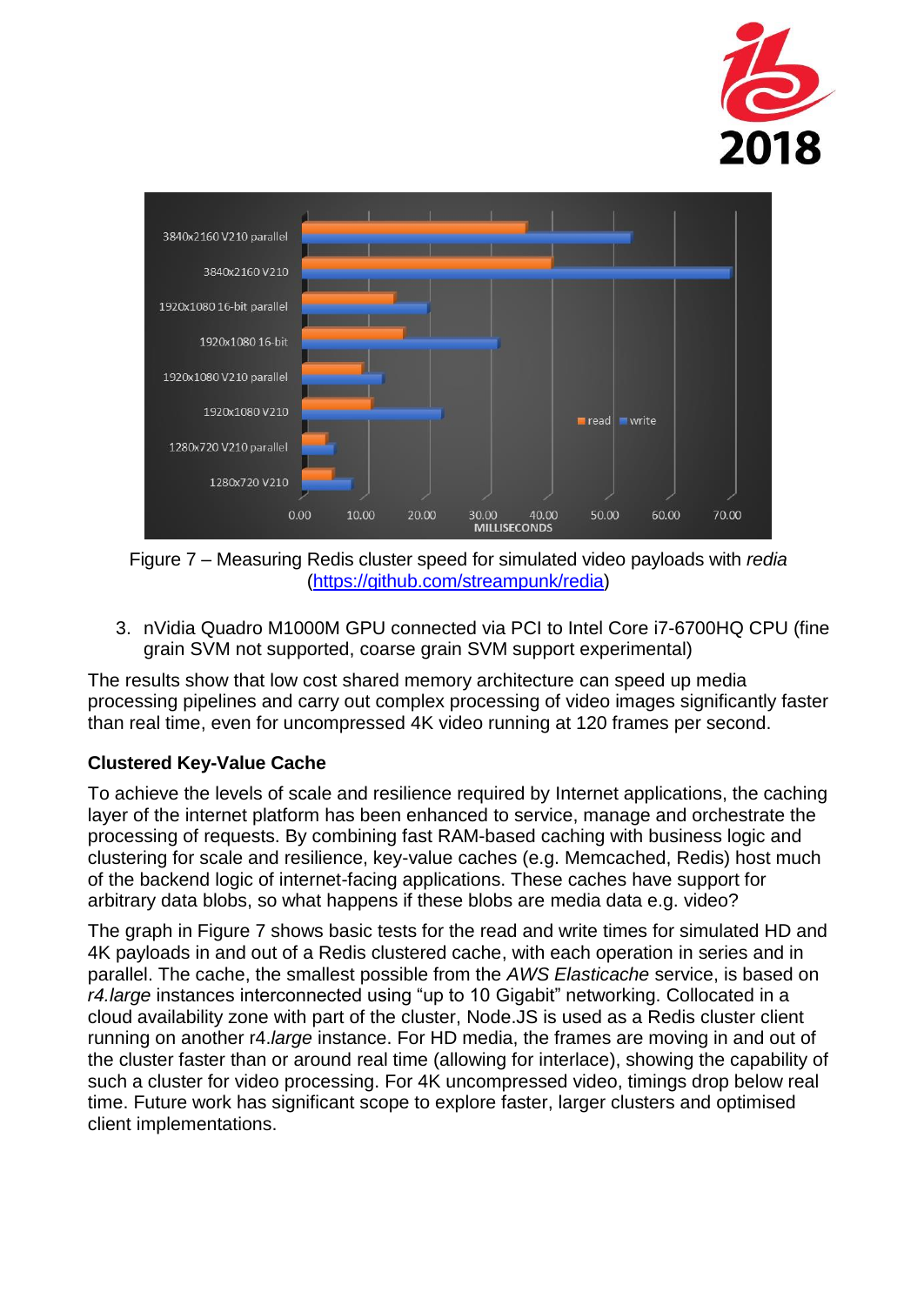

### **Storage**

Recent work as part of BBC R&D's cloud-fit project has taken a similar approach for benchmarking media object storage [5], with results demonstrating linear scaling for uncompressed HD video.

#### **ANALYSIS**

Infinite capacity is an idealistic notion and, even with sufficient budget, the capacity of the tens of thousands of computers in a cloud data centre could be saturated. For example, providing a unique 4K stream for every one of millions of viewers using uncompressed streams would overload the capacity of such a data centre and likely bankrupt the media company! However, that is an extreme example. For less demanding media factory workflows, where personalisation is achieved by creating compressed media segments that are shared between groups of viewers, or for replicating existing workflows, cloud infrastructure offers orders of magnitude increase in available capacity over a fixed on-site facility of hundreds of servers. In other words, although not *infinite capacity*, apparently limitless capacity is available to explore new creative possibilities.

The definition for an infinite capacity media machine introduced in this paper is the ability to process as much media as a workflow requires in a time tending to zero. Ongoing capacity increase is based on multi-dimensional improvements:

- Agile opportunity multi-tenancy and on-demand scaling models so that workflows rent just the resource needed when it is required.
- Riding core IT developments IT technology developments that are a combination of higher-capacity cloud products, cutting-edge computer science and exploiting ever-faster hardware.
- Going wide the designs of the AMB provide an appropriate framework for executing media workflows using today's clustered cloud infrastructure.
- Optimising software Developing optimised software that exploits multi-core systems and GPU acceleration for inherently parallelisable media processing.

The measurements presented above of lightly optimised software running on modest instances of the infrastructure show storage, processing and transportation times for uncompressed HD media exceeding real time. This implies that for media factory operations across all dimensions, the processing time is tending to zero.

Should cloud infrastructure be adapted to work more like existing facilities on-premise, e.g. supporting line-based timings with PTP clocks and conformance with the inter-packet arrival times of SMPTE 2110-21? Ideally, yes, to create a common toolkit that can be used from a broadcast truck through to cloud infrastructure. This technology is being requested by media companies from cloud service providers and may be delivered some point soon. However, this approach may be over-engineered as it will couple design choices made for sequential SDI infrastructure (e.g. data rates limited to media real time, every constituent part of every media element processed in sequence) to an otherwise asynchronous cloud machine, effectively limiting full exploitation of compute clusters and/or pipelined GPU processing. Arguably, following this path – taking a constrained model of a legacy facility infrastructure and shifting it to the cloud – will not benefit from all the potential dimensions of increased capacity.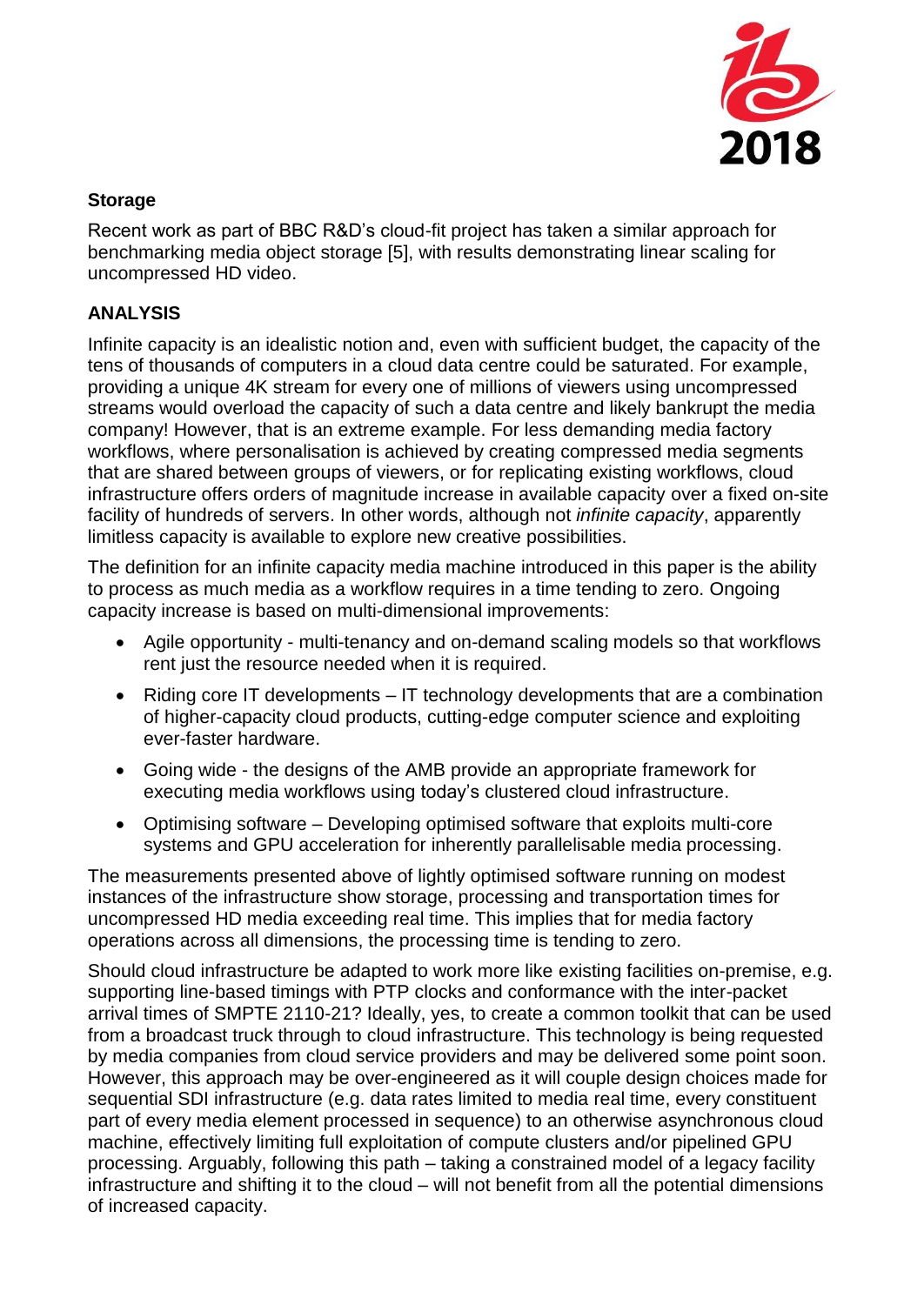

Rather than shifting legacy constraints to the cloud, an alternative is to take an approach that is consistent with modern software development practice. This starts from adopting techniques that hide operational issues such as scaling, resilience and distributed processing behind APIs, then adding in media capability as a thin veneer on top. These API-backed techniques, embodied in clustered or serverless cloud products, were created to provide easy-to-deploy, responsive web applications that dynamically scale to millions of users. Providing business agility while lowering project risk, a media-domain-specific veneer on top can take the form of AMB-defined composable functions as microservices.

# **Future work**

The AMB is a technology plan that needs development through specification, proof-ofconcept activities and development and a project plan to build out its components. To date, the AMB has been published as a discussion paper of the Advanced Media Workflow Association intended to facilitate a discussion starting in the autumn of 2018.

Development of open-source Internet of Things framework *dynamorse* [2] is ongoing, including: HTTP/S transport; media encoding and decoding; media transformation – compositing, scaling and mixing; media packing - different bit patterns, colour space translation; file and stream interfaces etc.. The current focus of this work is optimising the framework with memory-efficient OpenCL [3] acceleration of media processing that scales from SD to UHD/WCG content. The tools are deployable via software automation, scaling from RaspberryPi computers, laptops, workstations and up to GPU-accelerated cloud servers. The modules of this IoT framework are candidate first implementations for the microservices of the AMB.

# **CONCLUSIONS**

Strategic planning for the application of IT technology to professional media production could start from a perspective that the machines in use have an infinite capacity, with no processing or transportation latency. Making such an assumption is an enabler for new creative opportunities - such as personalised production - that are enabled through the scale and multi-dimensional innovations of cloud computing.

Rather than trying to shift current facility architectures to the cloud, systems can be designed to get as close as possible to the idealistic infinite capacity machine, with the Agile Media Blueprint providing a plan for how to achieve this. Taking this approach will result in alternative workflow realisations that make use of compute clusters and serverless architectures, benefitting from agile, more performant, parallel and distributed computer technology. Benchmarking speed and modelling the cost of deploying such systems for media processing should become an ongoing activity of any media project. By using the same infrastructure that scales to deliver over the top (OTT) services and thinking differently about how to deliver media workflows, apparently limitless orders of magnitude increase in media machine capacity over current facilities are available.

# **REFERENCES**

1. Cartwright, R. I. and Gilmer, B. 2018. Agile Media Blueprint – creating and monetizing content using the Internet technology platform. Discussion paper of the Advanced Media Workflow Association. Available:

[https://www.amwa.tv/downloads/reference\\_documents/The\\_Agile\\_Media\\_Blueprint.pdf](https://www.amwa.tv/downloads/reference_documents/The_Agile_Media_Blueprint.pdf)